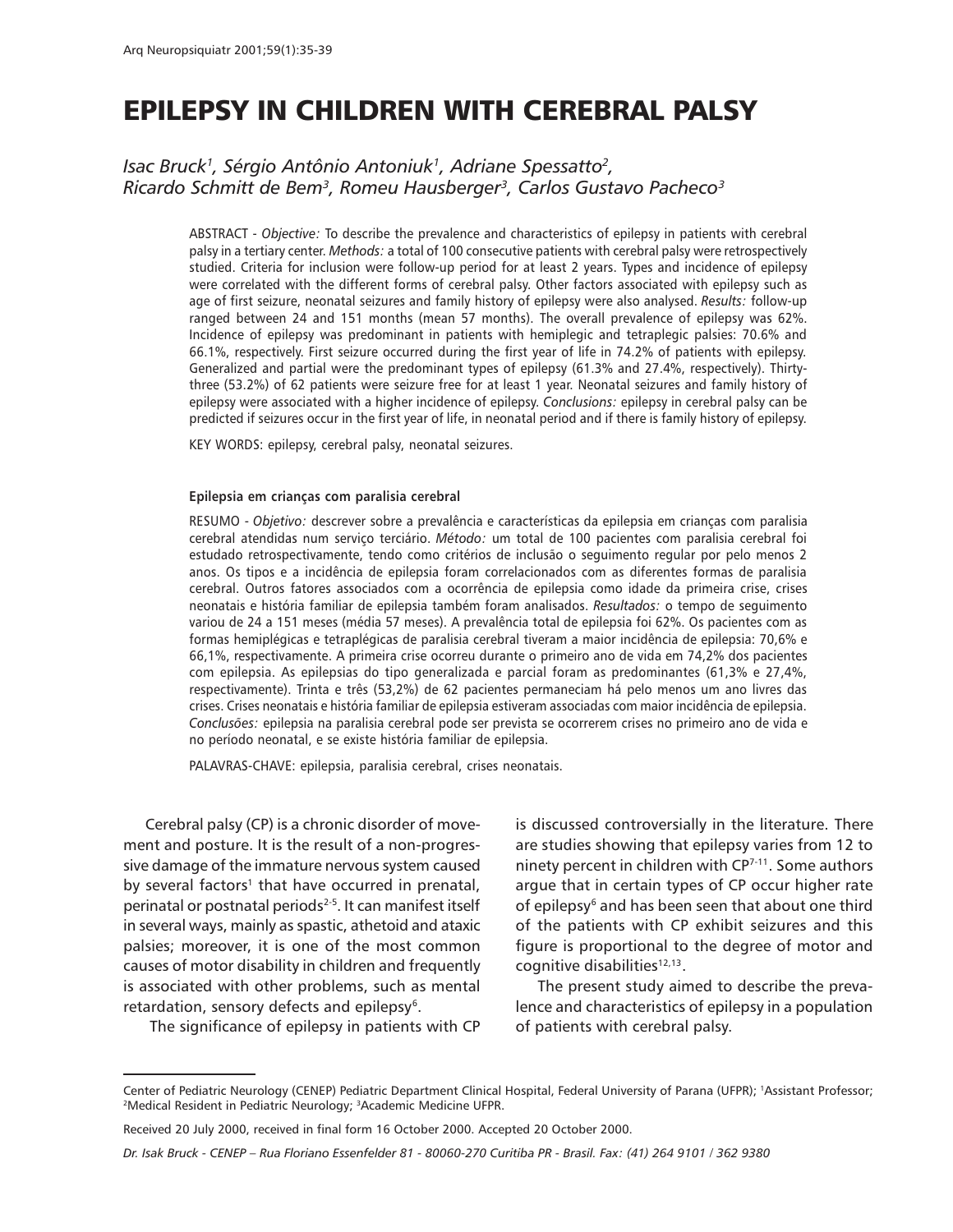#### METHOD

In a retrospective study were reviewed the charts of 100 consecutive patients with cerebral palsy evaluated between 1996 and 1998 in the Pediatric Neurology Unit at Clinical Hospital of Federal University of Parana (HC-UFPR), for at least 2 years. The following data were obtained: gender, gestational age (prematures, matures, or postmatures newborns), follow-up period in the service, age at manifestation of CP, types of CP, its etiology (prenatal, perinatal, postnatal or unknown)<sup>14</sup>, its degree of severity (very severe: when patients do not have any postural control; severe: can walk with maximum support or, in hemiplegic patients it does not have voluntary manual grasp; moderate: can walk with some support or when the patient globally used the paretic hand without possibility of individual movements of the fingers and; mild: can walk independently<sup>15</sup>. Mental subnormality (that was evaluate through the level of speech: aphasia, monosyllable, disyllable, sentences; and school performance: do not attend, special school, special classroom in regular school, normal classroom in regular school<sup>16,17</sup> and; age at manifestation of epilepsy, types of epilepsy, use of antiepileptic drugs, neonatal seizures, family history of seizures and findings from electroencephalogram (EEG) and computed tomography (CT) scan of the brain.

Patients were included into CP types based upon the classification proposed by Nelson et al.18: spastic tetraplegia (spasticity of all four limbs with involvement of the arms more marked than or equal to that of the legs), spastic diplegia (spasticity of the lower extremities with a variable but a lesser degree of involvement of the upper limbs), spastic hemiplegia (spasticity of the arm and leg on one side), hypotonic and mixed forms (the last one encopass a combination of previous types, as well as athetoid, ataxic and dystonic, due to reduce number of cases).

Epilepsy was defined as the occurrence of at least two unprovoked epileptic seizures that were not diagnosed as neonatal or as febrile seizures<sup>19</sup>. The diagnosis was based on history, clinical description and EEG's findings. Epilepsies were classified in accordance with the International Classification of Epilepsies and Seizure Disorders (ILAE - 1989)<sup>20</sup>, in which are defined four main categories: partial (including simple, complex and secondary generalized), generalized (including absences, tonic, clonic, tonic-clonics and myoclonics), infantile spasms and undeterminate (when it does not fit in any of the previous category). Seizure outcome was defined as good when the patients were seizure free during the last year while using drugs and when they did not have any relapse of seizures two years after withdrawal of antiepileptic drugs (AED).

Results were evaluated by means of a descriptive method guided by the Statistic Laboratory of the Federal University of Parana, Brazil. Differences among groups were assessed by non-parametric tests: Fisher's Exact Test or chi-square test when appropriate and using the EPI- $I$ NFO – Version 6.0 epidemiological package<sup>21</sup>.

### **RESULTS**

A total of 100 patients with the diagnosis of CP were included in this study (49 girls and 51 boys). Ages ranged from 24 to 209 months (mean age 88,4 months) and the diagnosis of CP from 1 to 96 months (mean age 8,2 months). Followed up period ranged from 24 to 151 months (means 57 months). From them, 19 were prematures, 79 matures and only 2 postmatures.

As far as etiology of CP, 41 were prenatal, 37 perinatal and 10 postnatal. In 12 it could not be determined (Table 1). Fifty six were tetraplegic and most of them with very severe and severe disabilities, 17 hemiplegic, 10 hypotonic, 10 mixed and 7 diplegic (Table 2).

Sixty nine patients had seizures, and 62 (89.9%) of them developed epilepsy. The average age of the onset of epilepsy was 12.59 months, with the first seizure occurring during the first year of live in 74.2% of the patients.

The incidence and the types of epilepsy in 100 patients with cerebral palsy is shown in Figure 1.

The only significant difference of incidence of epilepsy in the different types of CP was in spastic hemiplegia when comparing with spastic diplegia since epilepsy occurred in twelve patients (70.6%) with spastic hemiplegia and in only two patients

| Table 1. Etiology of brain lesion causing cerebral palsy (CP) |  |  |  |
|---------------------------------------------------------------|--|--|--|
|                                                               |  |  |  |

|                        | Causes                                                                                                                                                                                                                                                                                                               |  |  |
|------------------------|----------------------------------------------------------------------------------------------------------------------------------------------------------------------------------------------------------------------------------------------------------------------------------------------------------------------|--|--|
| Perinatal ( $n = 41$ ) | Hypoxia (30)<br>Jaundice (8)<br>Hypoxia + jaundice (1)<br>Prematurity (1)<br>Fetal dystocia (1)                                                                                                                                                                                                                      |  |  |
| Prenatal (n=37)        | Maternal<br>Ingestion of alcohol (1)<br>Profuse bleeding due to<br>incomplete abortion (2)<br>Eclampsia (4)<br>Premature disruption of placenta (3)<br>Fetal placental dysfunction (15)<br>Infections:<br>Cytomegalovirus (2)<br>Toxoplasmosis (2)<br>Rubella (1)<br>Uterus rupture (1)<br>Fetal<br>Malformation (6) |  |  |
| Postnatal $(n=10)$     | Meningoencephalitis (10)                                                                                                                                                                                                                                                                                             |  |  |
| Indeterminate (n=12)   |                                                                                                                                                                                                                                                                                                                      |  |  |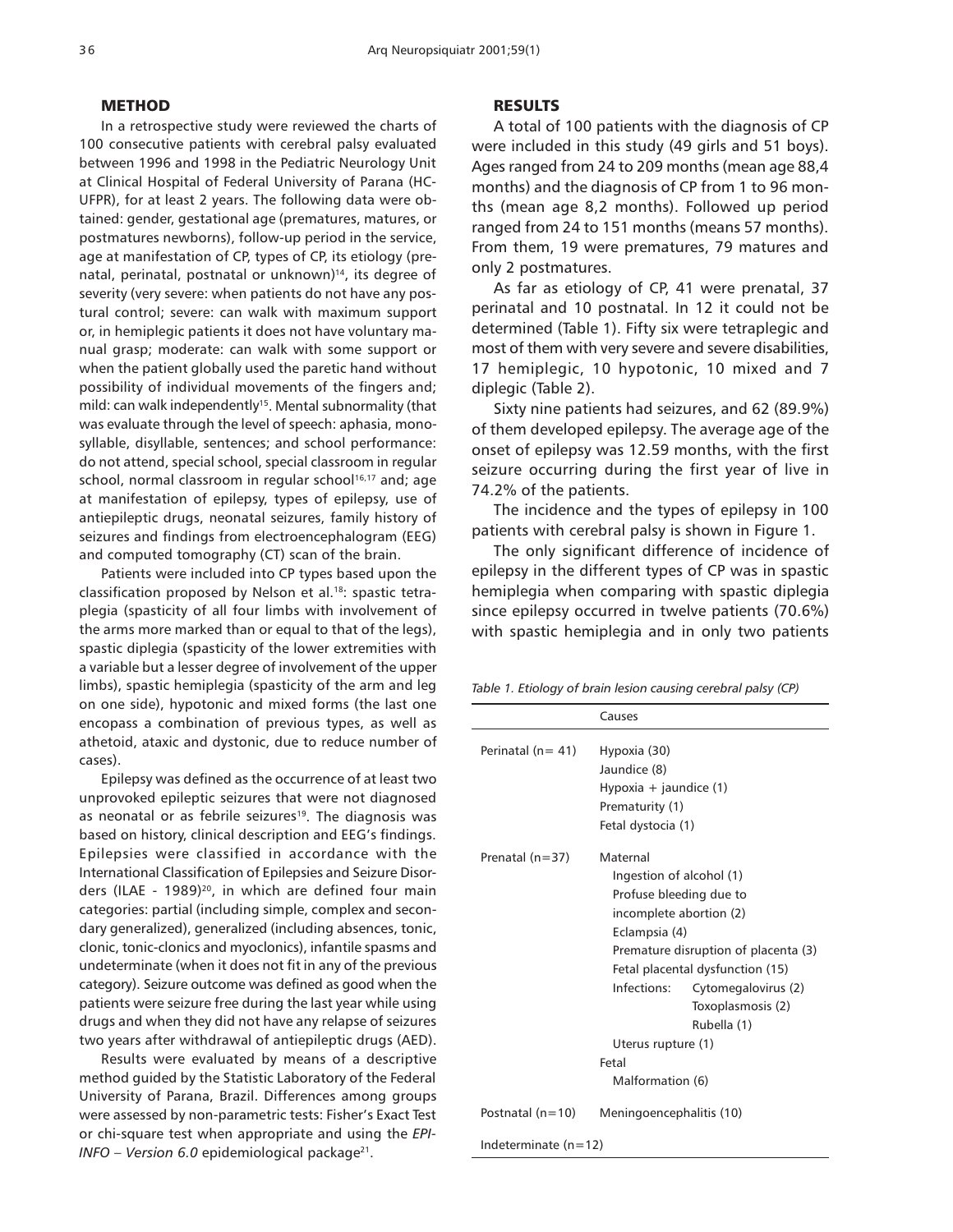Table 2. Degree of severity in different forms of cerebral palsy  $(CP)$ .

| Types of CP     | Very<br>severe | Severe | Moderate | Mild | Total (n) |
|-----------------|----------------|--------|----------|------|-----------|
| Tetraplegic     | 21             | 15     | 13       | 7    | 56        |
| Hemiplegic      | 0              | 0      | 9        | 8    | 17        |
| <b>Diplegic</b> | 0              | 1      | 4        | 2    | 7         |
| Hipotonic       | 2              | 1      | 4        | 3    | 10        |
| Mixed           | 3              | 1      | 3        | 3    | 10        |

with spastic diplegia (p<0.03). The distribution of types of epilepsy in the different forms of CP is shown in Figure 2. History of neonatal seizures and family history of epilepsy were correlated with a higher prevalence of epilepsy (p<0.004 and p<0.02 respectively) (Table 3).

There was not apparently any relationship between epilepsy and cognitive level; however, 38 of 46 children with both epilepsy and age above 59 months were unable to speak and 42 of them were placed in special schools or did not attend any type of school (Table 4). Twenty two (78.6%) of 28 children with aphasia and 15 (75%) of 20 patients who were not attending any type of school carried the diagnosis of CP tetraplegic.

Regarding response to anticonvulsant therapy, control of seizures was achieved in 33 cases (53.2%) and 8 of them are without any antiepileptic drug (n=29) (Table 5).

Table 3. Factors associated with development of epilepsy in cerebral palsy (CP)

|                            | CP With<br>Epilepsy<br>$n = 62$ | <b>CP Without</b><br>Epilepsy<br>$n = 38$ |           |
|----------------------------|---------------------------------|-------------------------------------------|-----------|
| Girl/boy                   | 29/33                           | 19/19                                     | Ns        |
| Neonatal seizures          | 30                              | 3                                         | p < 0.004 |
| Positive<br>family history | 18                              | 1                                         | P < 0.02  |
| CT scan<br>abnormalities   | $48/57*$                        | $15/27**$                                 | N٢        |

Ns, not significant; \*48 of 57 patients with CP and epilepsy showed computed tomographic scan abnormalities; \*\*15 of 27 patients with CP and without epilepsy showed computed tomographic scan abnormalities.

Table 4. Relationship between mental subnormality and epilepsy

|                                      | CP With Epilepsy<br>$Aqe > 59$ months<br>$n = 46$ | <b>CP Without Epilepsy</b><br>Age $>$ 59 months<br>$n = 25$ |    |  |  |  |  |
|--------------------------------------|---------------------------------------------------|-------------------------------------------------------------|----|--|--|--|--|
| Mental subnormality                  |                                                   |                                                             |    |  |  |  |  |
| Language                             |                                                   |                                                             |    |  |  |  |  |
| Unable to speak                      | 38 (82.6%)                                        | 17 (68.0%)                                                  | N٢ |  |  |  |  |
| <b>Educational Establishment</b>     |                                                   |                                                             |    |  |  |  |  |
| Especial school<br>or did not attend | 42 (91.3%)                                        | 21 (84.0%)                                                  | N٢ |  |  |  |  |

Ns, Not significant.



Fig 1. Incidence and types of epilepsy in 100 patients with cerebral palsy (CP)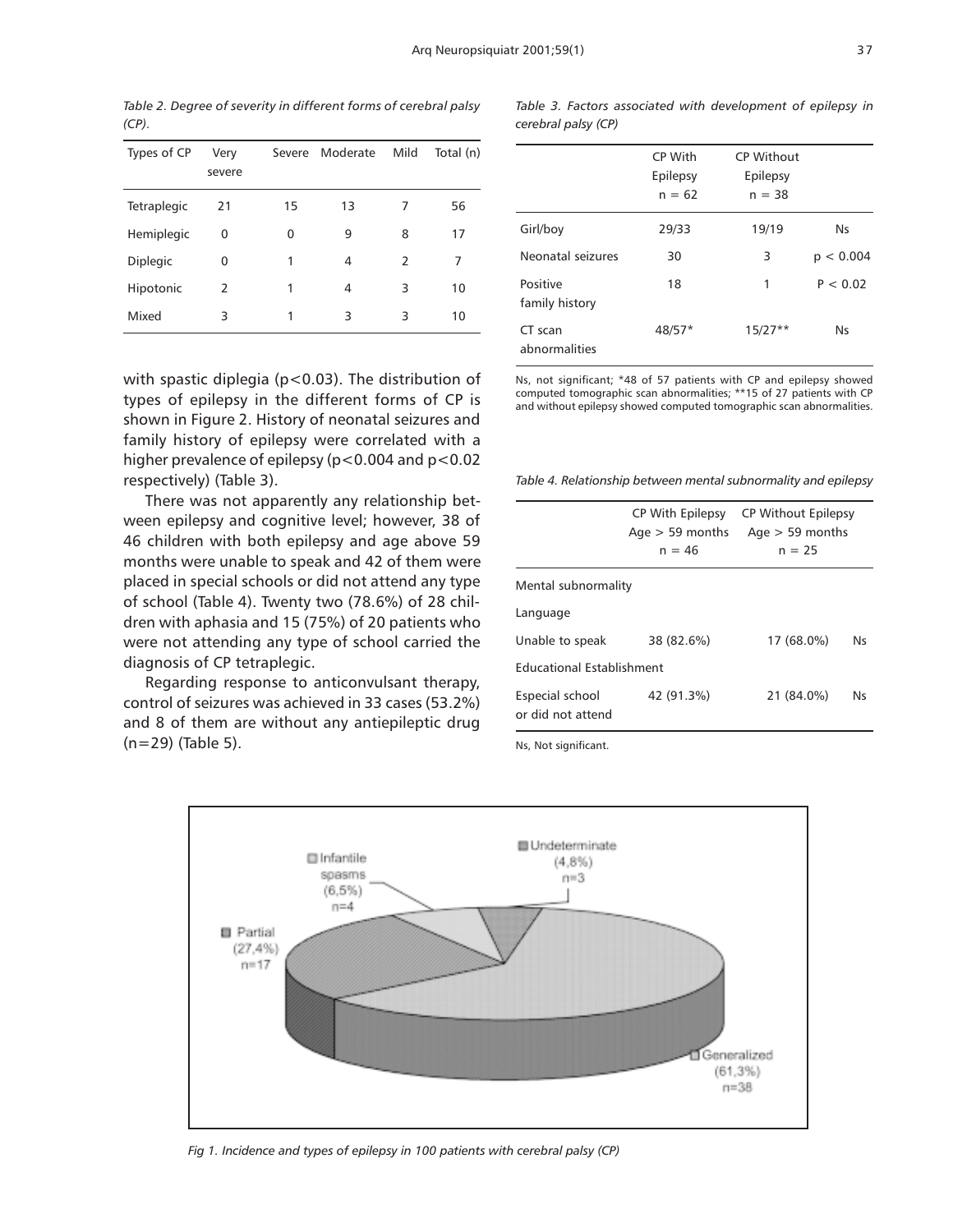

Fig 2. Types of epilepsy in the different forms of cerebral palsy (CP).

# **DISCUSSION**

Epilepsy is one of the most prevalent neuroimpairment in childhood and is present in  $4.0 - 8.8$ per 1000 in population-based studies<sup>22</sup>. When other neuroimpairments (i.e., mental retardation and cerebral palsy) are present, the proportion of epilepsy in these children is strikingly higher<sup>23</sup>. Although seizures can be controlled by pharmacotherapy, epilepsy remains a major cause of anxiety for the family who had children with CP.

The patients in this sample are not necessarily representative of the population of children and adolescents with CP since the HC-UFPR is a tertiary institution and for this reason a great number of patients coming to the clinic are the most severely affected.

 The literature mentioned that there is a straight relationship between epilepsy and degree of motor impairment, as well as their association with mental retardation<sup>13,24-26</sup>. In our study this is also true, since the majority of tetraplegic patients presented epilepsy and intellectual impairment .

Approximately 74% of the children with CP had their first seizure under 12 months, which is in accordance with Zafeiriou et al.<sup>27</sup>, while is in contrast with other studies in which the incidence is only 10%28.

The incidence of epilepsy in our sample was greater when comparing with the literature<sup>29,30</sup>, perhaps related to the higher degree of motor and mental disabilities of the patients studied in these population<sup>7,28</sup>.

The predominant form of epilepsy was generalized, what is in accordance with some studies ac-

Table 5. Use of antiepileptic drugs (AED) and its success in seizure control in patients with cerebral palsy (CP).



complished in children with or without CP12,25,31. Niedemayer $32$  justified this finding saying that the generalized epileptiform activity can be attributed either to a genetic predisposition, or to a quick secondary bilateral synchronization, such as the one induced sometimes by a frontal focus. On rare occasions, deep subcortical cerebral lesion can also generate this kind of epileptiform activity.

The presence of neonatal seizures has been a useful marker for subsequent epilepsy in CP<sup>28</sup>. History of neonatal seizures were found in 30 (48.4%) patients from our population studied.

Normal CT findings were recorded in only 9 from 57 patients with CP and epilepsy, but this group showed a high degree of motor impairment (2 with very severe, 3 with severe and 4 with moderate motor disability) and when mental subnormality was evaluated all the patients were incapable to articulate words and do not attend any type of school and when so did it in especial schools. The generalized epilepsy was the predominant form in these patients and only 2 were seizure free, one on and the other without AED.

From the patients with CP and epilepsy treated with antiepileptic drugs, 33 (53.2%) were free of seizures, the majority of them on monotherapy. Similar results were obtained in other studies<sup>12,30,33</sup>. Skatvedt<sup>34</sup> found a remission of epilepsy in 43.5% of 46 children with cerebral palsy after 1 year of follow-up. From the 8 patients without use of antiepileptic drugs that are more than 2 years under seizures control, 6 had the generalized form of epilepsy and 5 of them had mild degree of motor impairment. From 29 patients with epilepsy could not achieved a good control, 18 (62.1%) were on polytherapy.